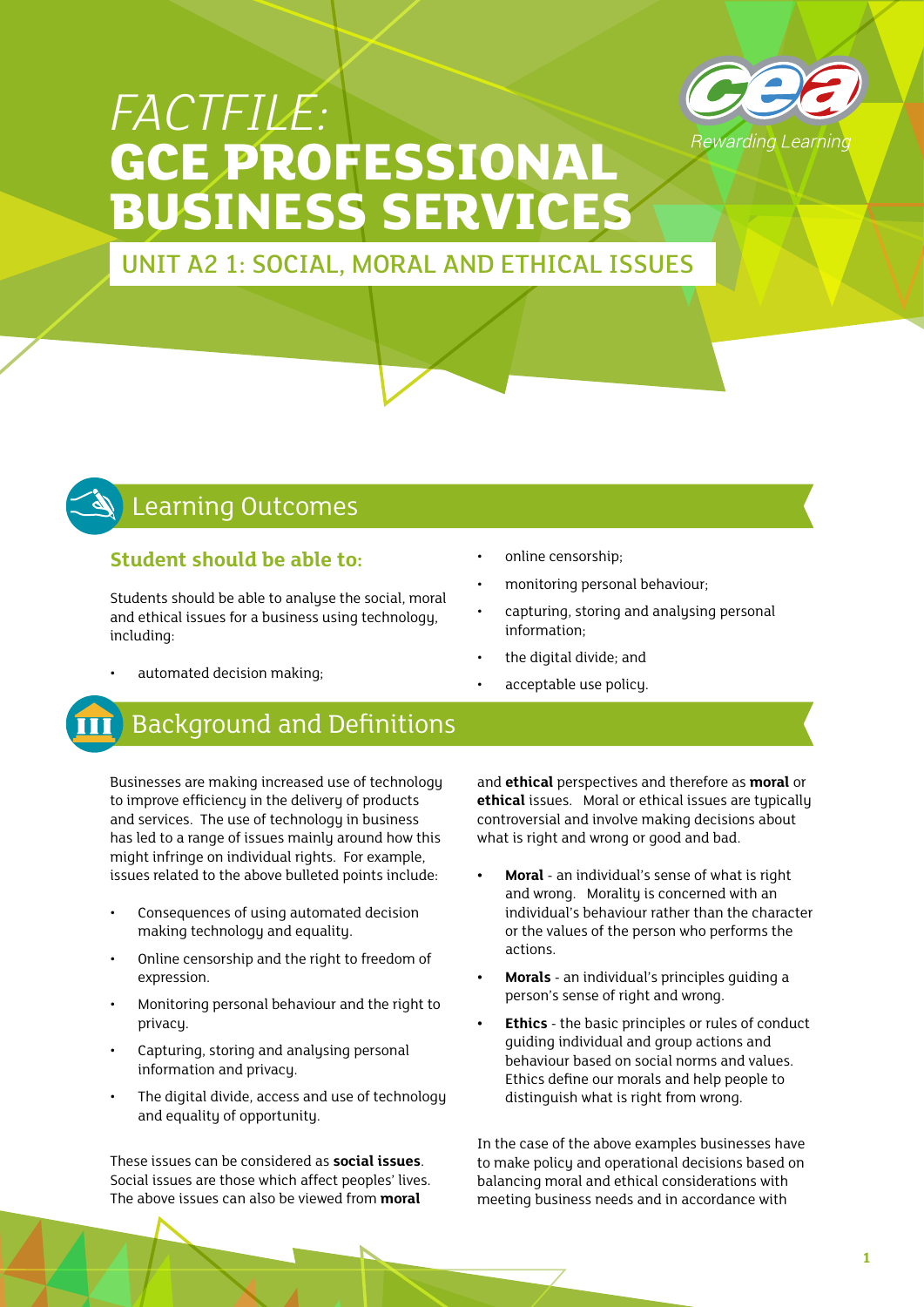legislation and regulations such as General Data Protection Regulations (2018) and Human Rights laws. One of the ways businesses can do this is to develop and implement an acceptable use policy.

# **AUTOMATED DECISION MAKING TECHNOLOGY**

Automated decision making technology is technology which is used to make decisions. This involves programmed technology reading or profiling data about individuals, evaluating specific fields of information against criteria and making decisions based on this. Automated decision making technology is being used to make decisions in the following areas:

- Criminal Justice Sustem.
- Education.
- Financial Services.
- Health care.
- Social Media Advertising.

Moral and ethical Issues arise because automated decisions affect people's lives and wider society and in the worst cases can have serious consequences.

#### **Example**

2018 England – NHS breast screening programme, since 2009 450,000 women aged between 68 - 71 were not invited for a final screening appointment, affecting women currently up to the age of 79. It was estimated that around 100-300 women may have had their lives shortened as a result.

[https://breastcancernow.org/news-and-blogs/blogs/](https://breastcancernow.org/news-and-blogs/blogs/the-breast-screening-programme-failure) [the-breast-screening-programme-failure](https://breastcancernow.org/news-and-blogs/blogs/the-breast-screening-programme-failure)

It is the parameters of analysis that are applied to the input data that can lead to anomalies and discrimination. The decision making process can be flawed or discriminatory if the parameters used are based on inaccurate, incomplete assumptions, poor data sampling and using inappropriate statistical methods.

The individuals responsible for designing the decision making system, setting the parameters for the decision making process and those administering the system have a moral responsibility to ensure the decisions made are fair, reliable and credible and applied consistently over time.

#### **Moral Issues**

The behaviour of individuals responsible for the automated decision making system can lead to moral issues around the following:

- confidentiality;
- possible inherent bias;
- fairness in relation to criteria applied and outcomes of decisions;
- impact on the lives of individuals; and
- accepting responsibility for decisions, consequences and outcomes.

#### **Ethical Issues**

Ethical Issues can result from how the business uses automated decision making technology. These include:

- consent;
- who has access to the information;
- sharing information with third parties;
- transparency and openness around the decision making process; and
- individual's right to an explanation of what their personal information is being used for and on how decisions are made;

## **ONLINE CENSORSHIP**

Businesses regularly use online methods for internal and external communications.

These may include:

- Email.
- Instant Messaging.
- Telephone and Smartphone.
- Voicemail.
- Document sharing.
- Text.
- Website.
- Web conferencing.
- Conference calls (Voice, Video and Web).
- Social Media.

One of the main issues around business online communication is whether or not the information or content being communicated is considered to be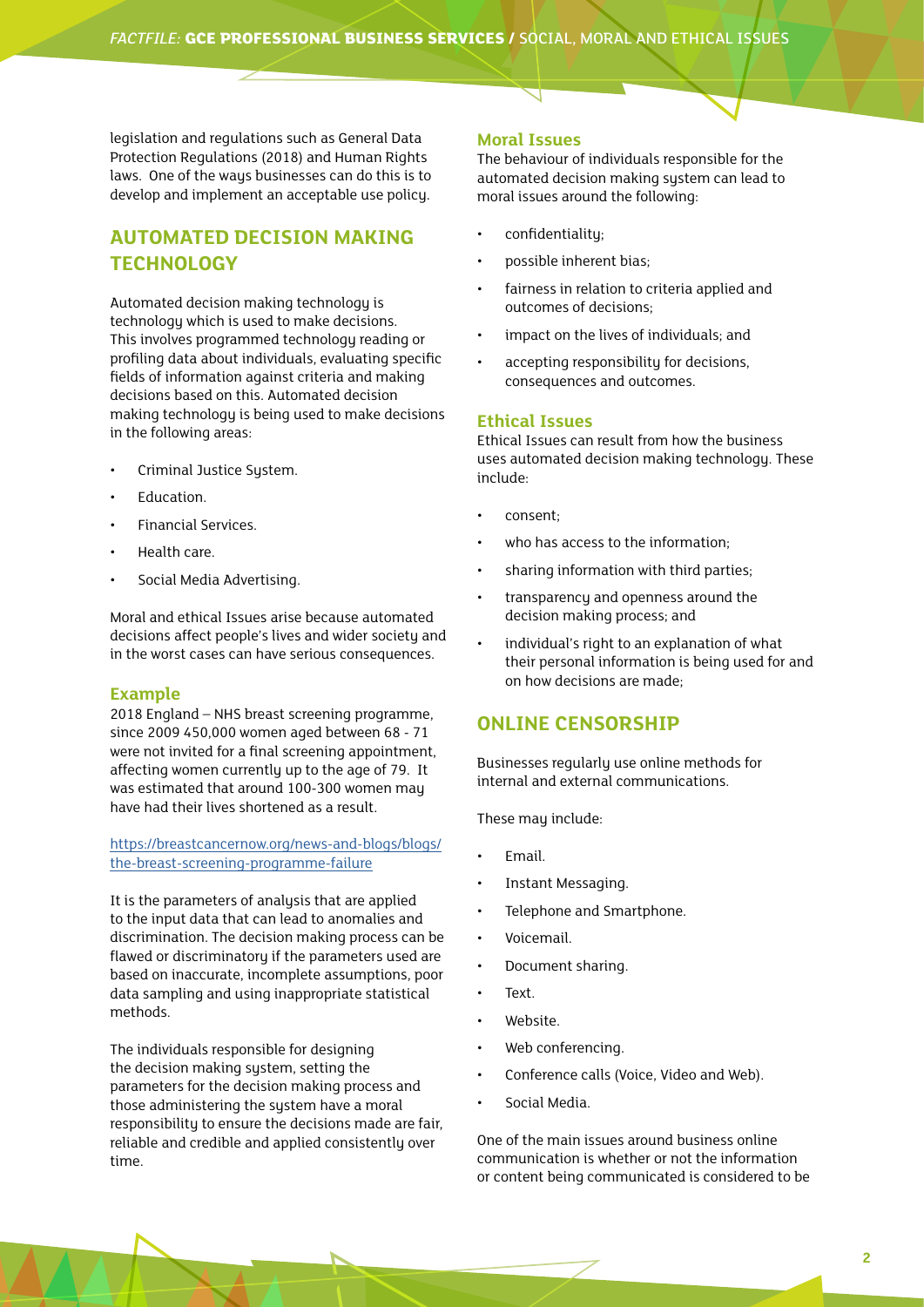in accordance with the businesses **Acceptable Use Policu** and not in breach of legislation.

#### **Government Censorship and Legislation**

In the UK and other countries legislation is in place to prevent the public communication of information which is regarded to be offensive, obscene, and malicious or incite to violence. This is a form of censorship which applies to individuals and businesses.

#### **Businesses and Self-Censorship**

In addition to legislation around using business technology to communicate information most businesses apply a form of self-censorship in their **Acceptable Use Policy.** 

#### **Moral Issues**

Moral issues can arise when individuals use technology in ways which breach the Business Acceptable Use Policy. These include using technology to download, create, manipulate, store or transmit such as:

- unlawful material, or material that is defamatory, threatening, discriminatory, extremist;
- offensive, obscene or indecent images, data or other material;
- material which promotes discrimination;
- material which breach the privacy of individuals; and
- material which breach intellectual property rights

#### **Ethical Issues**

The main ethical issues around censorship concern individual privacy and freedom of speech.

These include:

- $c$ riteria applied In who's interests? Whose criteria? What values are they based on?
- consent;
- application of criteria-fairness and consistency;
- monitoring individual's communications;
- making decisions about and taking action against an employee in breach of acceptable use policy;
- censorship vs business reputation;
- censorship vs public interest; and
- censorship vs risk to public.

# **MONITORING PERSONAL BEHAVIOUR**

Many businesses may monitor employee behaviour for the following reasons:

- security to protect staff and building and facilities;
- cyber Security to prevent unauthorised access to computer systems, reduce the risk of hacking, malware, phishing and to protect information;
- compliance to ensure employees behave in accordance with business policy; and
- performance/productivity to monitor employees performance and to ensure they are making effective use of their time.

Businesses can use technology to monitor personal behaviour in the following ways:

- closed circuit TV/video;
- telephone monitoring;
- computer monitoring;
- email monitoring; and
- location monitoring/tracking.

#### **Moral issues**

The behaviour of individuals with responsibility for monitoring the personal behaviour of others can lead to moral issues:

- decisions about how the information is used depends on the what the person who is monitoring behavior considers inappropriate behaviour – i.e. it involves personal judgement;
- information is used for personal gain e.g. information used for blackmail; and
- surveillance suppressed e.g. video captures an employee behaving inappropriately not passed on because of the employee's relationship with the individual who is monitoring behavior.

### **Ethical Issues**

- the collection of personal information that is irrelevant to job performance constitutes the basis of privacy violation;
- the personal information gathered may be misused e.g. shared with third parties;
- consent should businesses monitor employees' behaviour without their consent?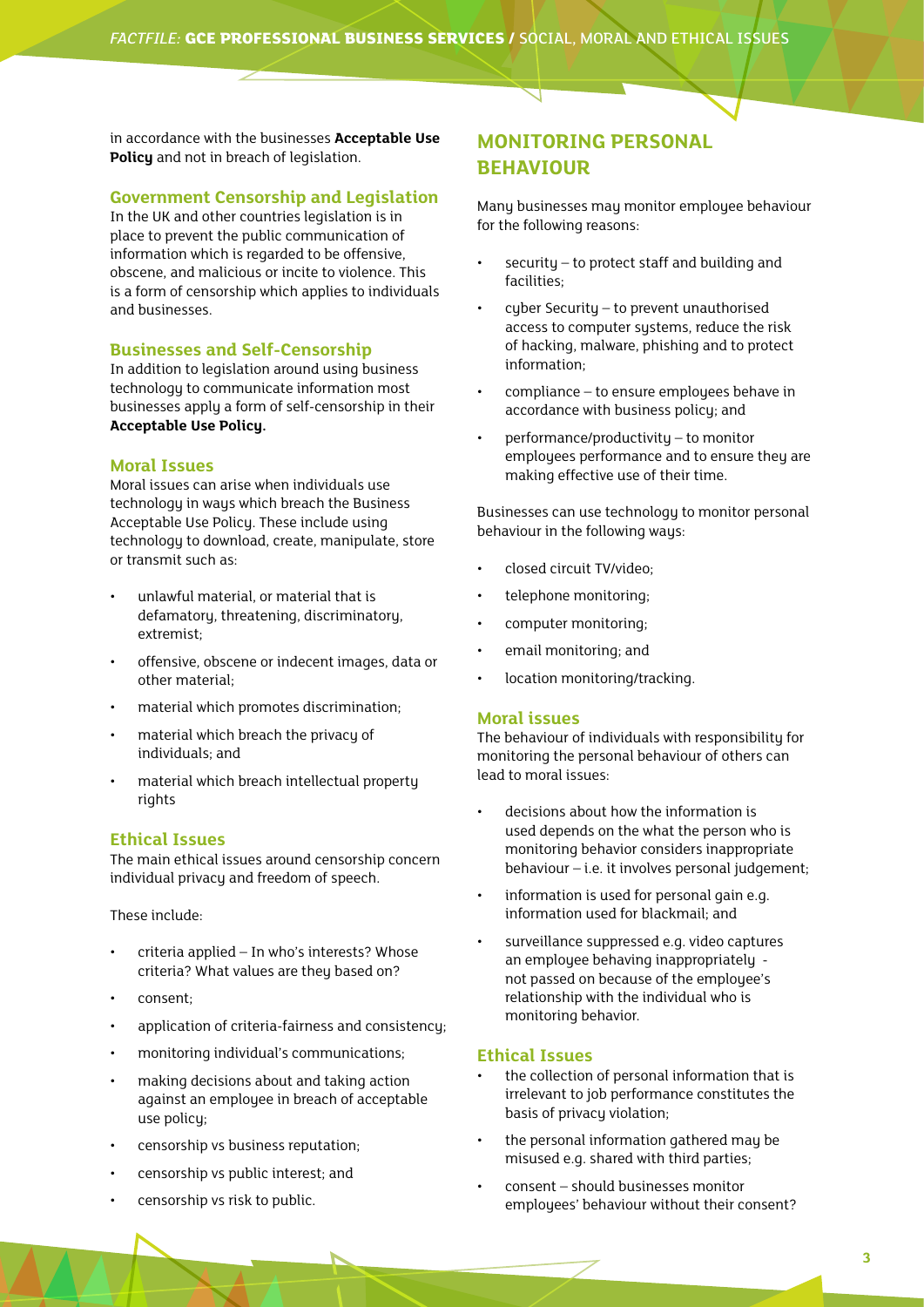- closed circuit TV/Video monitoring viewing employee behaviour which is inappropriate or illegal presents an ethical dilemma for the employer – do they take action? If it is illegal behaviour they have a duty to report it to the authorities?
- telephone monitoring may hear information about employee's personal life e.g. financial problems, medical condition, relationships. The employer has a duty of care, should the employer act on the basis of the conversation?
- computer monitoring/emails viewing employees' personal email or other communications may disclose employee's personal information to the employer; and
- location monitoring/tracking informed consent, privacy, right to examine records.

# **CAPTURING, STORING AND ANALYSING PERSONAL INFORMATION**

There are a range of moral and ethical issues around businesses capturing, storing and analysing personal information.

#### **Moral issues (Employees)**

The behaviour of individual(s) with responsibility for managing information and the above processes can lead to moral issues where there the individual compromises the privacy and security of the data.

- use of personal information for their own interests/gain;
- data analysis serves personal agenda, the individual deliberately uses the information to present view; and
- does not follow business policy, GDPR requirements and business processes and procedures e.g. does not secure information, leaves personal information in public space.

#### **Moral issues (Customers)**

These include:

• providing inaccurate, incomplete, false information e.g. Insurance business – customer may not fully disclose all the information required in order to get a reduced insurance premium.

#### **Ethical Issues**

These include:

- transparency;
- consent individuals should have a right to know and consent to information being
- captured by businesses;
- collect only the information required for business purposes;
- freedom from unauthorised access to private data;
- inappropriate use of data:
- accuracy and completeness when collecting data about a person or persons by technology;
- communication of data breech's to customer and appropriate authorities;
- availability of data content, and the data subject's legal right to access; ownership;
- the right to inspect, update or correct these data; and
- retention and disposal of personal information.

## **THE DIGITAL DIVIDE**

The digital divide is a term used to describe a gap in access and use of digital technology (computers, internet, mobile phones…) between different individuals, different groups, or between different regions or different countries. This leads to inequalities in access to opportunities, knowledge, services and goods.

Reasons for the Digital Divide

- **• Geographical Location**  some regions may not have access to internet. People living in those regions may be disadvantaged over others who have internet access. This limits their access to information from a range of online services and social networking sites.
- **• Digital Literacy** People who lack the knowledge and skills to use digital technology are disadvantaged over others who are competent in using technology. People who are competent in using technology will have an advantage when applying for jobs.
- **• Income Levels** access to technology, service provision, hardware and software has financial implications. People with higher levels of income may have more money to spend on digital technology.